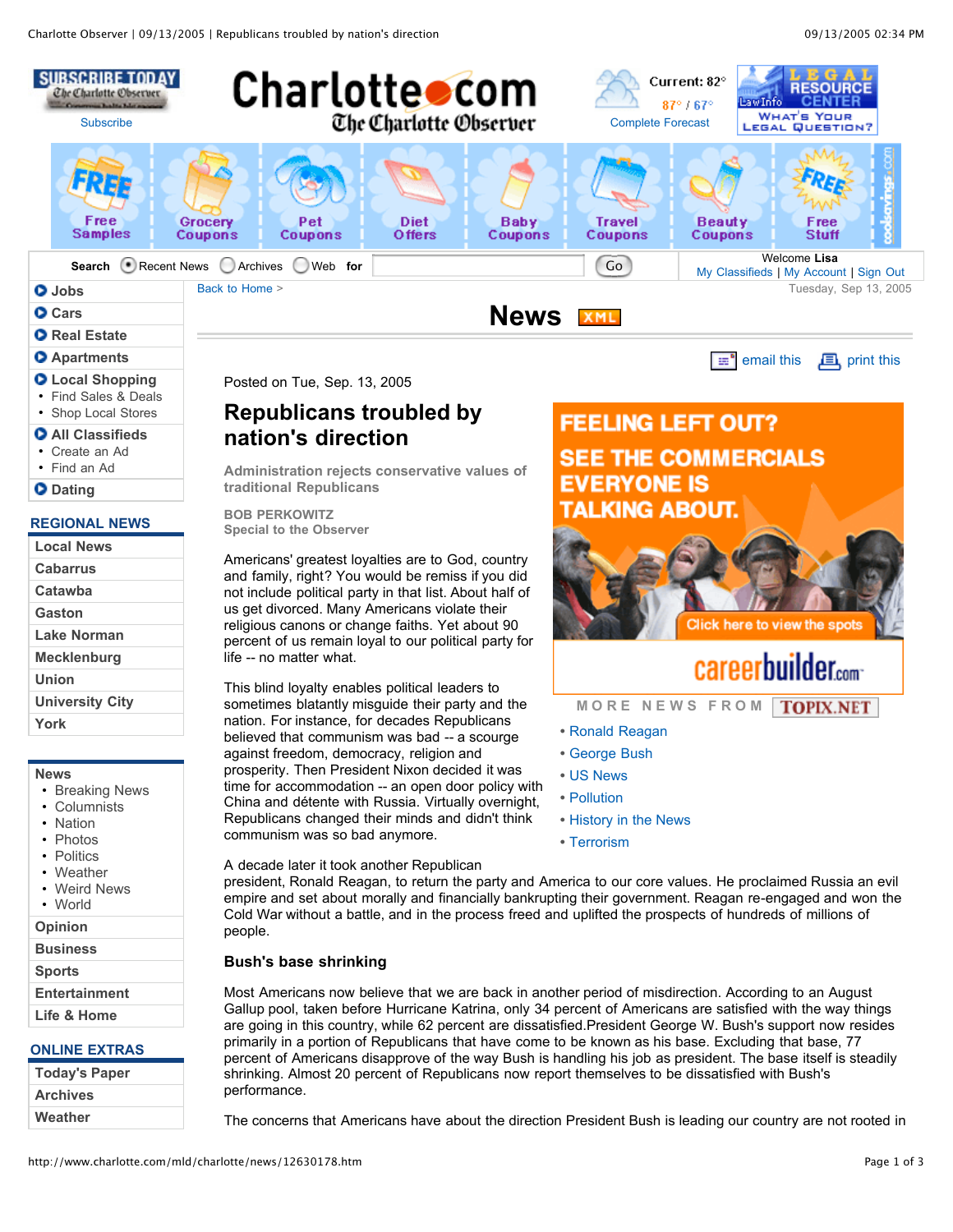| <b>Forums</b>                |
|------------------------------|
| <b>Traffic Reports</b>       |
| <b>Ads From Observer</b>     |
| <b>Advertising Sections</b>  |
| <b>Local Coupons</b>         |
| <b>Celebrations</b>          |
| <b>Yellow Pages</b>          |
| <b>Maps &amp; Directions</b> |

### **SITE SERVICES**

| <b>RSS</b>              |
|-------------------------|
| Place an Ad             |
| Contact Us              |
| <b>Contact Observer</b> |
| Feedback                |
| <b>E-Edition</b>        |
| <b>Staff Listing</b>    |

#### **THE DAY IN PHOTOS**



**» Today's photos**

**» Photo Gallery**

some liberal philosophy. They are based in solidly conservative values that Republicans and most Americans accept as a matter of national heritage and pride. Three examples follow.

Conservative Republicans believe in war as a last resort. Democrats got America into the major conflicts of the past century: World War I, World War II, the Korean War and the Vietnam War. Republicans Eisenhower and Nixon got America out of Korea and Vietnam. Presidents Reagan and George Bush Sr. effectively handled terrorism and international aggression with powerful restraint, sophisticated diplomacy and surgical military precision.

Candidate George W. Bush promised a "humble" foreign policy and in at least one respect he has delivered on that promise. America has been humbled by his war in Iraq. America spends more on its military than all the other nations in the world combined, yet cannot subdue one small country.

Almost 2,000 Americans have been killed in Iraq and 10,000 injured. Our allies have all but abandoned our current government. Insulting the fallen, Bush presents America with steadily rotating, invalid causes for the war. Worse still, in spite of this supposed war on terror we have not been able to find, capture or kill the world's two leading terrorists, Osama bin Ladin and Abu Musab al-Zarqawi.

#### **No more fiscal restraint**

Conservative Republicans also believe in fiscally responsible government as the foundation for stable economic growth. Democrats had traditionally been the big spenders, using deficits and pork-barrel politics to get re-elected. Republican presidents Gerald Ford and George H.W. Bush knowingly risked their own reelections with responsible anti-inflation and tax programs.

Under President George W. Bush, the federal government deficit has exploded from less than \$6 trillion to more than \$8 trillion in just five years. This debt, coupled with another \$2 trillion in accumulated trade deficit, puts the value of the dollar, our stock market, our home values and even America's financial stability under question and at risk. America is now afraid of even China's financial strength.

Conservative Republicans believe in conservation. From President Ulysses S. Grant to Richard M. Nixon, the vast majority of America's natural heritage and environmental protection laws were passed under Republican presidents. President Reagan himself set aside 12 million acres of American land as wilderness, funded the Superfund pollution cleanup and signed the Montreal Protocol on atmospheric pollution.

President Bush has shifted the cost of pollution from polluters to the American public. Unsuccessful in passing his misnamed Clear Skies and Healthy Forests Acts, or the Arctic National Wildlife Refuge Bill, Bush has responded with administrative attacks on environmental protection. The Environmental Protection Agency has been enfeebled.

Hurricane Katrina is just the largest and most obvious consequence to date of this folly.

Fortunately, Americans do have one loyalty greater than their political party -- America itself. As the remaining Republican base watches our great nation undermined by reckless, greedy, short-sighted policies, Republicans will rally around the flag. America's honor will return when Bush departs. And it will likely be true Republicans that push us past that tipping point.

Bob

#### **Perkowitz**

*Observer community columnist Bob Perkowitz of Charlotte is a businessman, environmentalist and a lifelong Republican. Write him c/o The Observer, P.O. Box 30308, Charlotte, NC 28230-0308, or at rperks282@aol.com.*